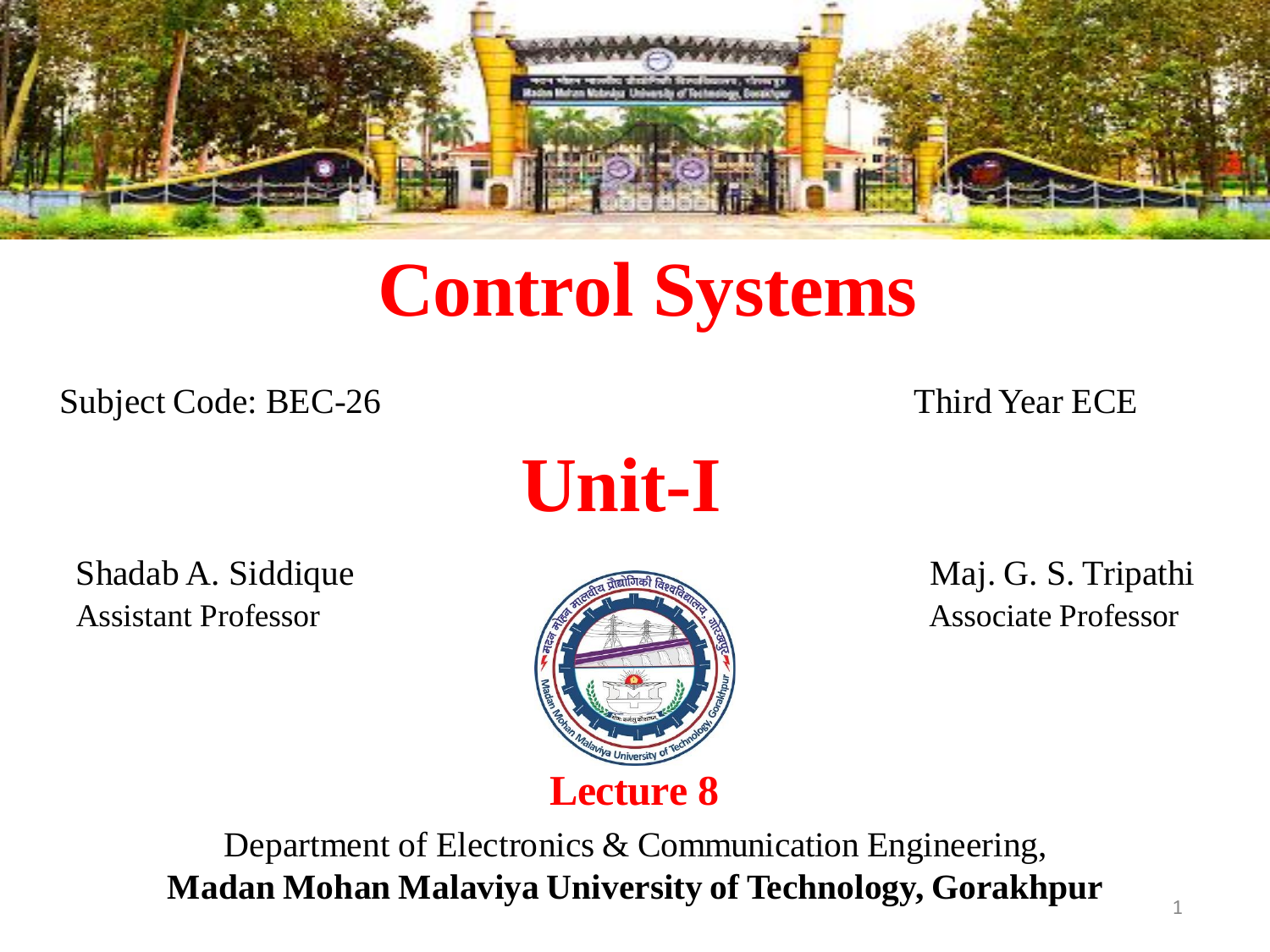

# **UNIT- I**

- ➢ Introduction to Control system
	- ❖ Control System Definition and Practical Examples
	- ❖ Basic Components of a Control System
- ➢ Feedback Control Systems:
	- ❖ Feedback and its Effect
	- ❖ Types of Feedback Control Systems
- ➢ Block Diagrams:
	- **❖ Representation and reduction**
	- ❖ Signal Flow Graphs
- ➢ Modeling of Physical Systems:
	- ❖ Electrical Networks and Mechanical Systems
	- ❖ Force-Voltage Analogy
	- ❖ Force-Current Analogy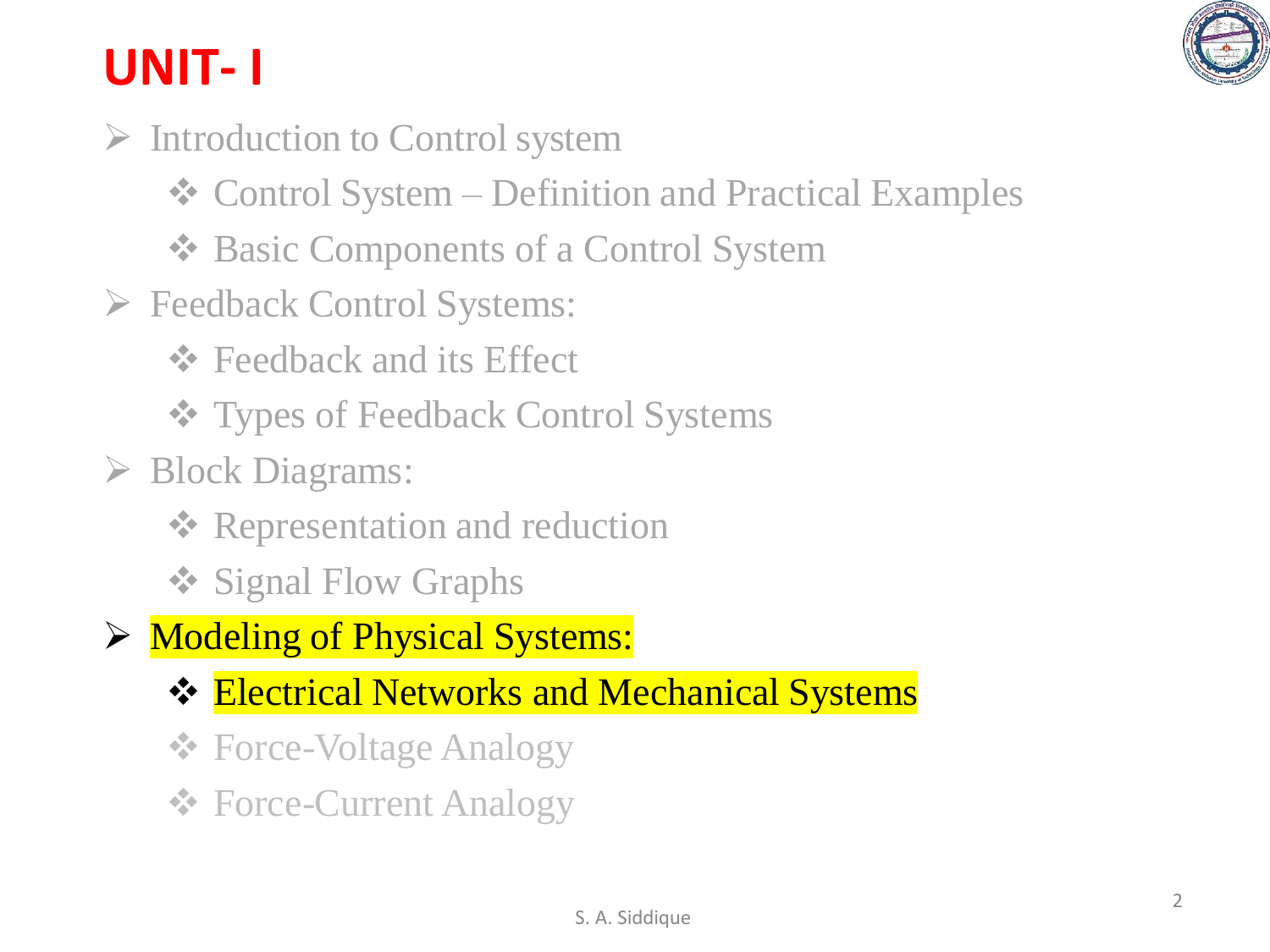# **Mathematic Modeling of Dynamical Systems**





- The set of mathematical equation describing the dynamic characteristics of a system is called mathematical model of a system.
- Dynamics/ mathematical equation of many systems can be written in terms of differential equations
	- Mechanical, thermal, electrical, economic, biological systems etc.
- We said that these D.E.'s can be derived using basic physical laws
- All systems we will study will be 'causal', i.e. the system's response at any time 't' depends only on past and not future inputs
- Recall transfer functions:
	- It is the ratio of Laplace Transform of output to Laplace Transform of input, when initial conditions are zero.
	- We assume
		- Zero initial conditions
		- Linearity
		- Time Invariance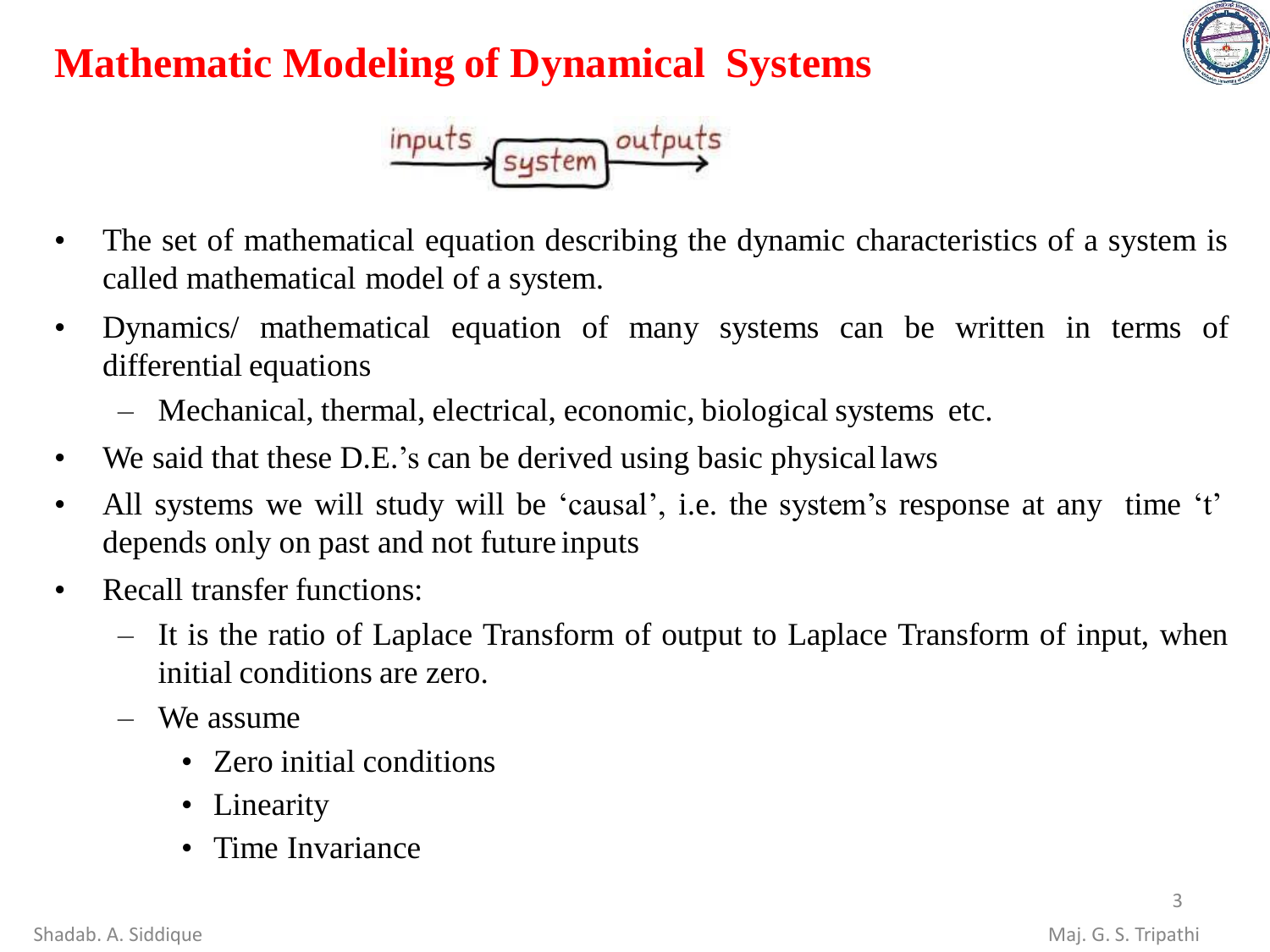## **Similarities in Mechanical and Electrical Systems**

- 3 basic components in mechanical systems:
	- Mass
	- Spring
	- Damper
- 3 basic components in electrical systems:
	- Resistance
	- Capacitor
	- **Inductor**
- Basic form of differential equations is the same.
- Therefore, learning to model one type of system easily leads to modeling method for the other.
- Also, electrical and mechanical systems can be easily cascaded in block diagrams due to this similarity.
- In fact, many other types of systems have similar forms
- We will begin with electrical systems. This will make modeling mech easier!

### **Modelling Electrical Systems(Nise)**

• Current (i) is the rate of flow of charge (q)

$$
i(t) = \frac{dq(t)}{dt} \qquad \Rightarrow \quad q(t) = \int i(t) dt
$$

Taking Laplace transform

$$
I(s) = sQ(s) \qquad \Rightarrow \quad Q(S) = \frac{1}{s}I(s)
$$

• Impedance (complex resistance) is defined as

$$
z = \frac{v}{i} \qquad \Rightarrow \quad Z(s) = \frac{V(s)}{I(s)}
$$

It's mathematical inverse is called admittance. Shadab. A. Siddique **Maj. G. S. Tripathi**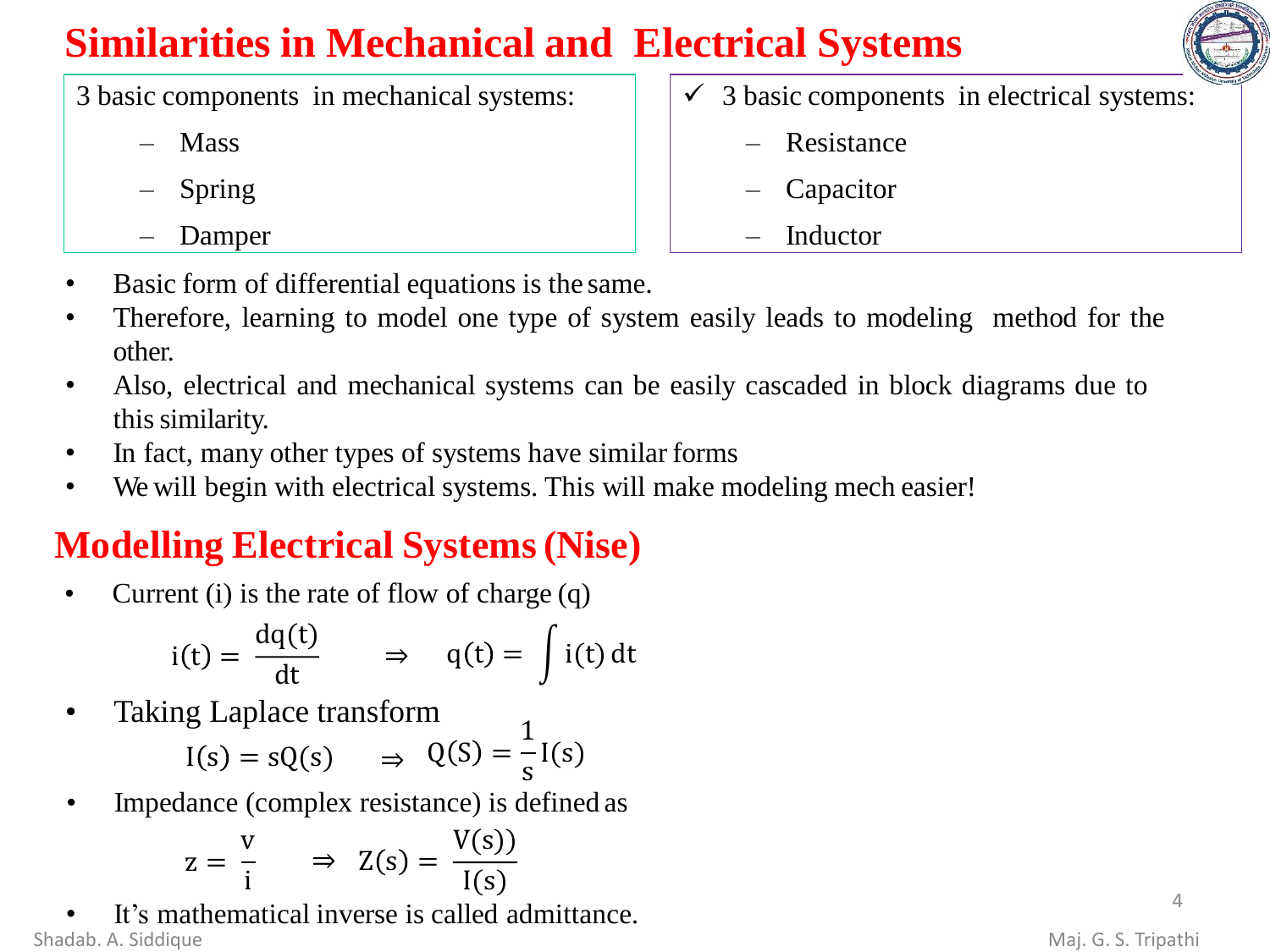#### **Passive Electric Components**



• Resistor:  $\sqrt{2}$ 

$$
\triangleright v(t) = i(t)R = R \frac{dq(t)}{dt} \Rightarrow V(s) = I(s)R
$$
  

$$
\triangleright i(t) = \frac{v(t)}{R} \Rightarrow I(s) = \frac{V(s)}{R}
$$

Capacitor:  $-\leftarrow$ 

$$
\triangleright v(t) = \frac{1}{c} q(t) = \frac{1}{c} \int i(t) dt \Rightarrow V(s) = \frac{1}{c_s} I(s)
$$
  
 
$$
\triangleright i(t) = C \frac{dv(t)}{dt} \Rightarrow I(s) = CsV(s)
$$

Inductor:  $-$  0000 –  $\bullet$ 

$$
\triangleright \ v(t) = L \frac{di(t)}{dt} = L \frac{d^2 q(t)}{dt^2} \Rightarrow V(s) = LsI(s)
$$

$$
\triangleright \ i(t) = \frac{1}{L} \int v(t)dt \Rightarrow I(s) = \frac{1}{Ls}V(s)
$$

• We will combine these elements in complex networks using Kirchoff's Laws

| <b>Component</b> | <b>Voltage-current</b>                                                  | <b>Current-voltage</b>                                                       | <b>Voltage-charge</b>       | Impedance<br>$Z(s) = V(s)/I(s)$ | Admittance<br>$Y(s) = I(s)/V(s)$ |
|------------------|-------------------------------------------------------------------------|------------------------------------------------------------------------------|-----------------------------|---------------------------------|----------------------------------|
| Capacitor        | $v(t) = \frac{1}{C} \int_0^1 i(\tau) d\tau$ $i(t) = C \frac{dv(t)}{dt}$ |                                                                              | $v(t) = \frac{1}{C}q(t)$    |                                 | $\mathbb{C}^S$                   |
| Resistor         | $v(t) = Ri(t)$                                                          | $i(t) = \frac{1}{R}v(t)$                                                     | $v(t) = R \frac{dq(t)}{dt}$ | R                               | $\frac{1}{R} = G$                |
| 0000<br>Inductor | $v(t) = L \frac{di(t)}{dt}$                                             | $i(t) = \frac{1}{L} \int_0^1 v(\tau) d\tau$ $v(t) = L \frac{d^2 q(t)}{dt^2}$ |                             | Ls                              | $\overline{Ls}$                  |

– Current and Voltages in a loop sum to zeros

Note: The following set of symbols and units is used throughout this book:  $v(t) - V$  (volts),  $i(t) - A$  (amps),  $q(t) - Q$  (coulombs),  $C - F$  (farads),  $R - \Omega$  (ohms),  $G - \Omega$  (mhos),  $L - H$  (henries).

Shadab. A. Siddique Maj. G. S. Tripathi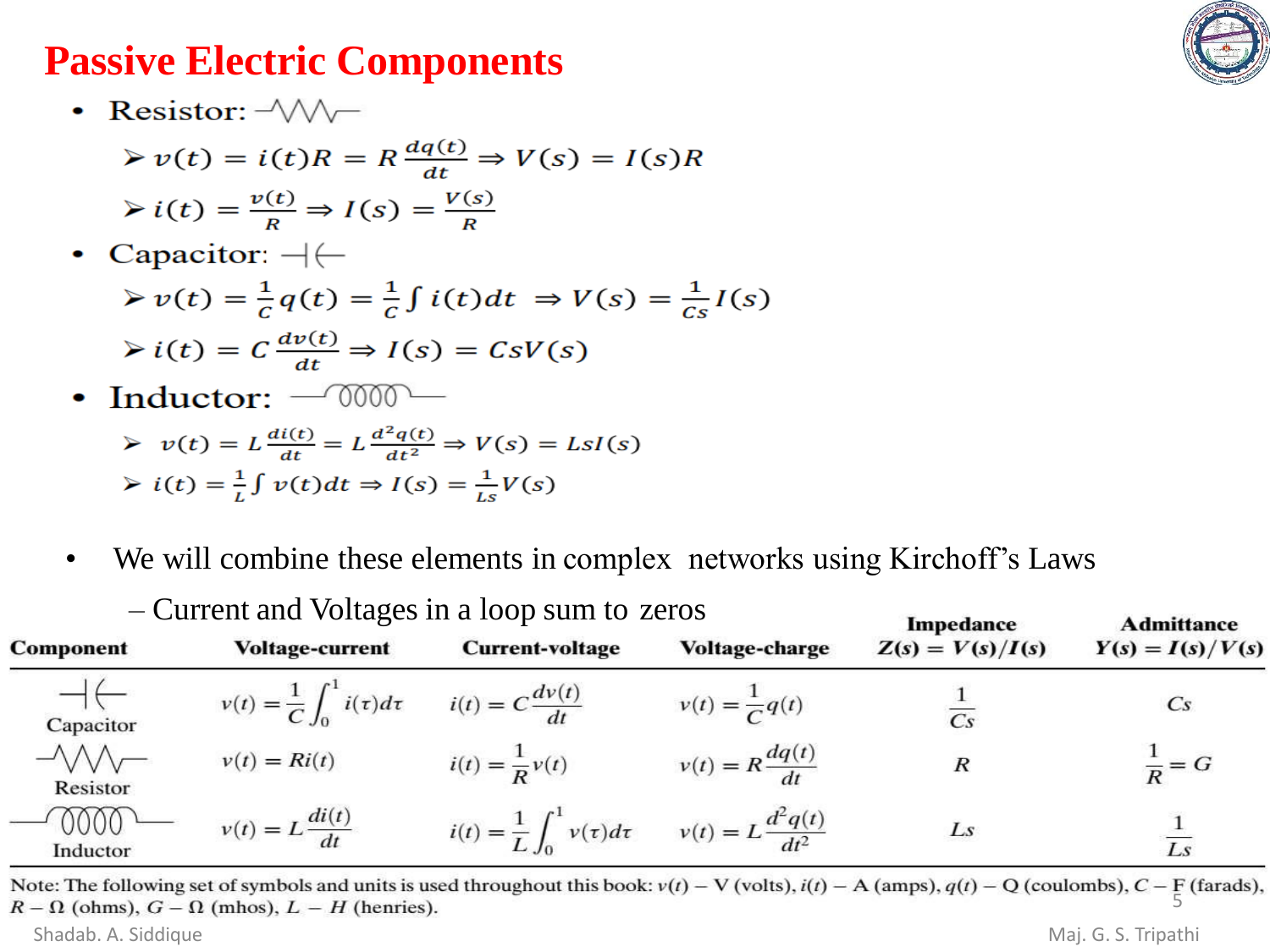### **Single Loop RLC Circuit**



• Find transfer function of  $V_c(s)$  to input  $V(s)$ 



Summing the voltages around the loop, assuming zero initial conditions, yields the integro-differential equation for this network as

$$
L\frac{di(t)}{dt} + Ri(t) + \frac{1}{C} \int_0^t i(\tau)d\tau = v(t)
$$

Changing variables from current to charge using  $i(t) = dq(t)/dt$  yields

$$
L\frac{d^2q(t)}{dt^2} + R\frac{dq(t)}{dt} + \frac{1}{C}q(t) = v(t)
$$
  
From the voltage-charge relationship for a capacitor  $\frac{V(s)}{v(s)}$   $\frac{\frac{1}{LC}}{\frac{1}{s^2 + \frac{R}{L}s + \frac{1}{LC}}}$   $V_C(s)$   

$$
LC\frac{d^2v_C(t)}{dt^2} + RC\frac{dv_C(t)}{dt} + v_C(t) = v(t) \implies (LCs^2 + RCs + 1)V_C(s) = V(s)
$$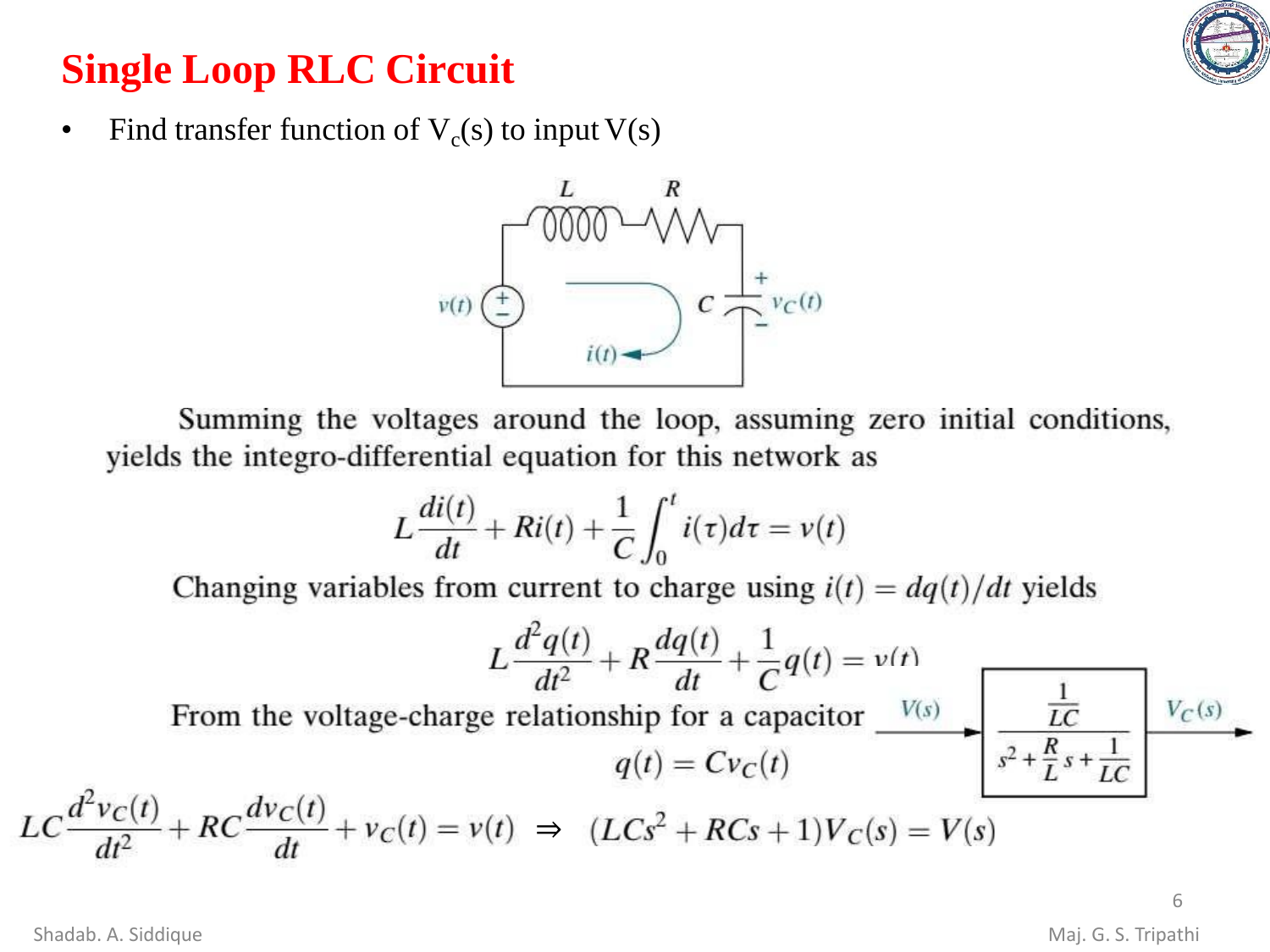

#### **Simplifying the Procedure**

- Let us look at this in another way.
	- Resistor:  $V_R(s) = I(s)R$
	- Capacitor:  $V_c(s) = \frac{1}{c_s}I(s)$
	- Inductor:  $V_L(s) = LsI(s)$
- Let's define impedance (similar to resistance) as  $Z(s) = \frac{V(s)}{I(s)}$
- Unlike resistance, impedance is also applicable to capacitors & inductors.
- It represents information about dynamic behavior of components.

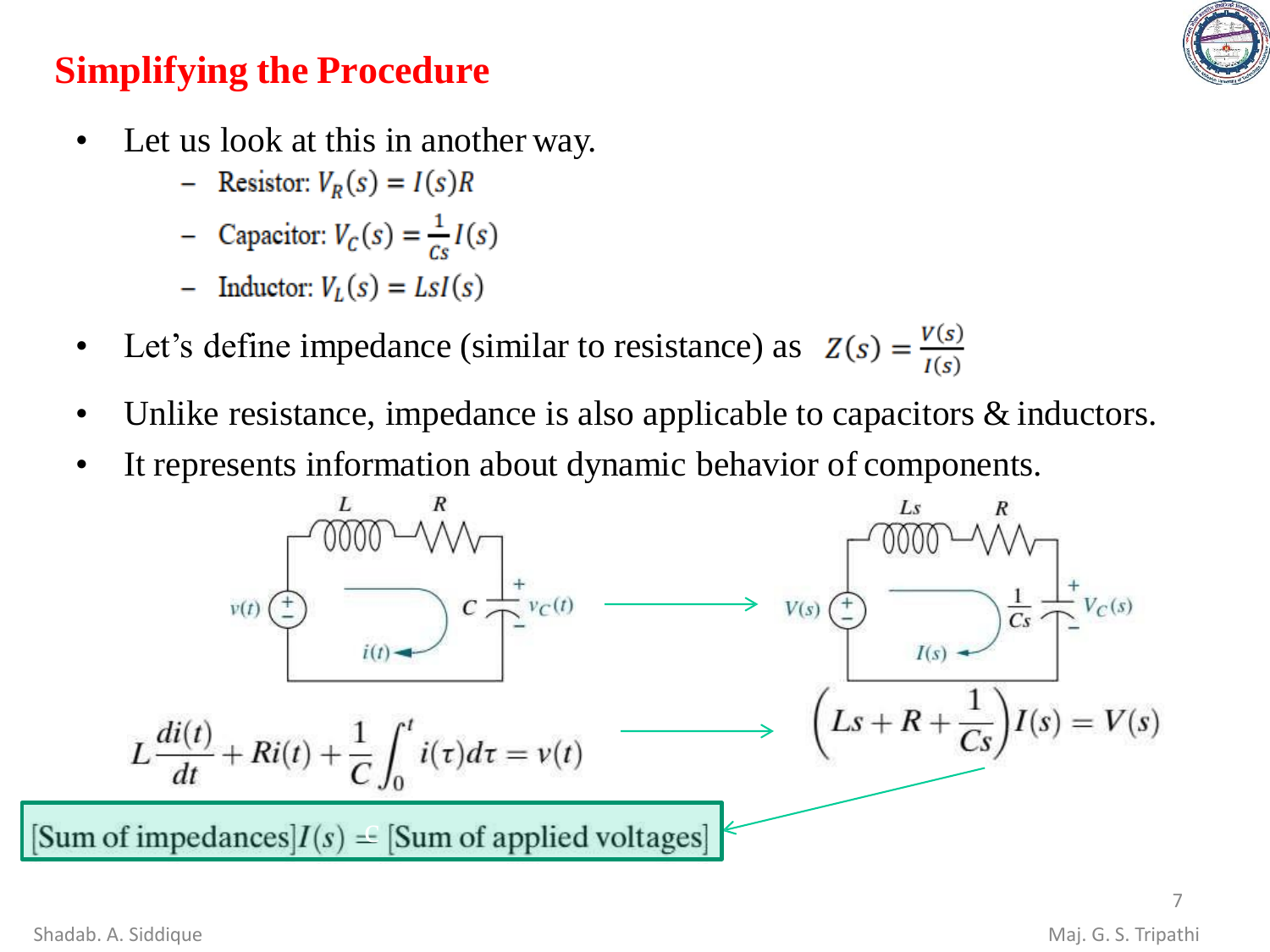

### **Solving Multi-Loop Electric Circuits**

- For multiple loops and loads, use the following recipe.
	- Replace passive element values with their impedances.
	- Replace all sources and time variables with their Laplace transform.
	- Assume a transform current and a current direction in each mesh.
	- Write Kirchhoff's voltage law around each mesh.
	- Solve the simultaneous equations for the output.
	- Form the transfer function.

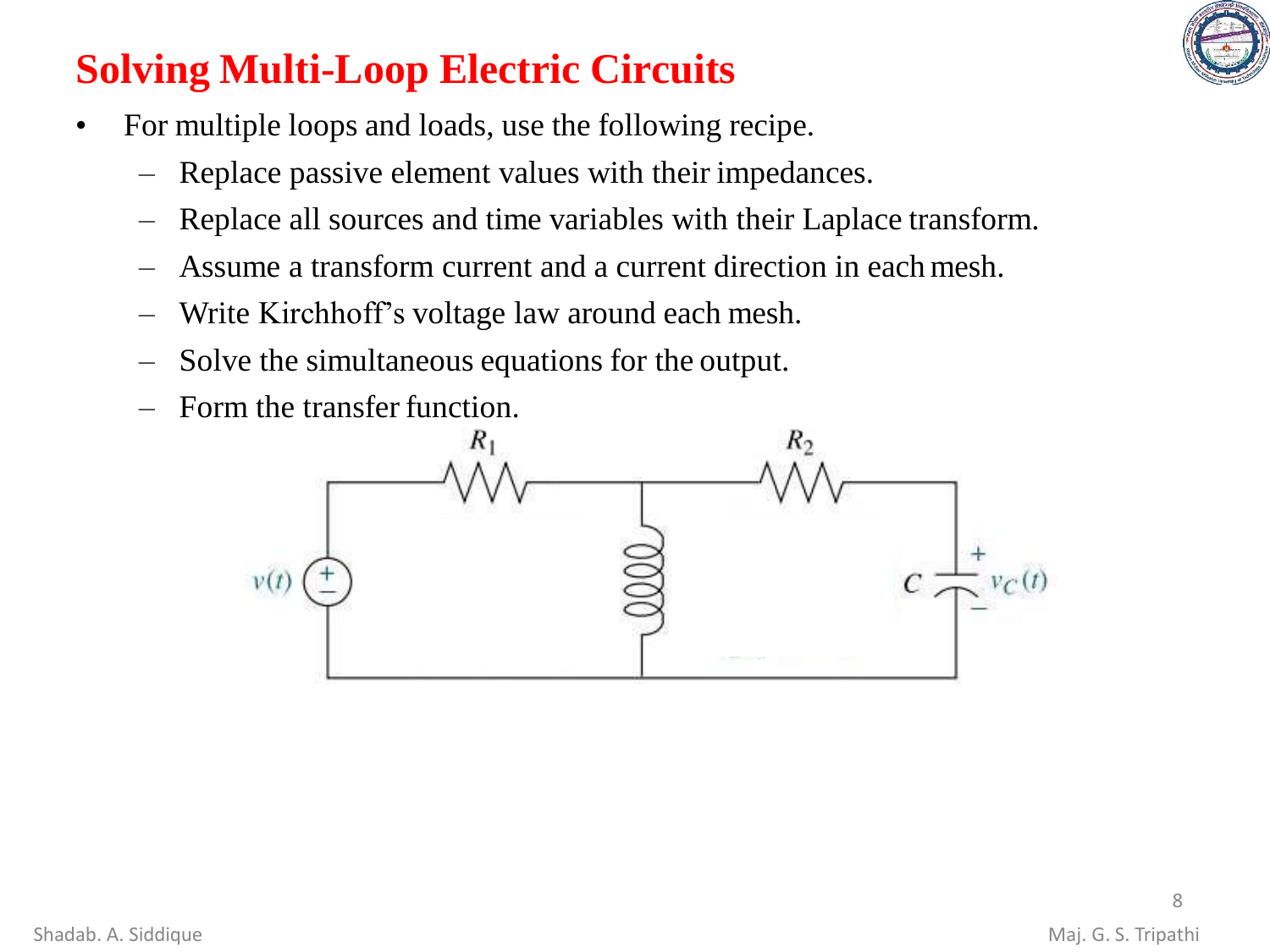

### **Multi-loop Example**

• Find the transfer function  $I_2(s) / V(s)$ 



• Solving for Loop 1 and Loop 2

$$
(R_1 + Ls)I_1(s) - LsI_2(s) = V(s)
$$
(1)  
- LsI<sub>1</sub>(s) +  $\left(Ls + R_2 + \frac{1}{Cs}\right)I_2(s) = 0$  (2)

• There are various ways to solve this.

$$
\begin{bmatrix} R_1 + Ls & -Ls \\ -Ls & Ls + R_2 + 1/Cs \end{bmatrix} \begin{bmatrix} I_1(s) \\ I_2(s) \end{bmatrix} = \begin{bmatrix} V(s) \\ 0 \end{bmatrix}
$$

• This will yield the following transfer function

$$
G(s) = \frac{I_2(s)}{V(s)} = \frac{Ls}{\Delta} = \frac{LCs^2}{(R_1 + R_2)LCs^2 + (R_1R_2C + L)s + R_1}
$$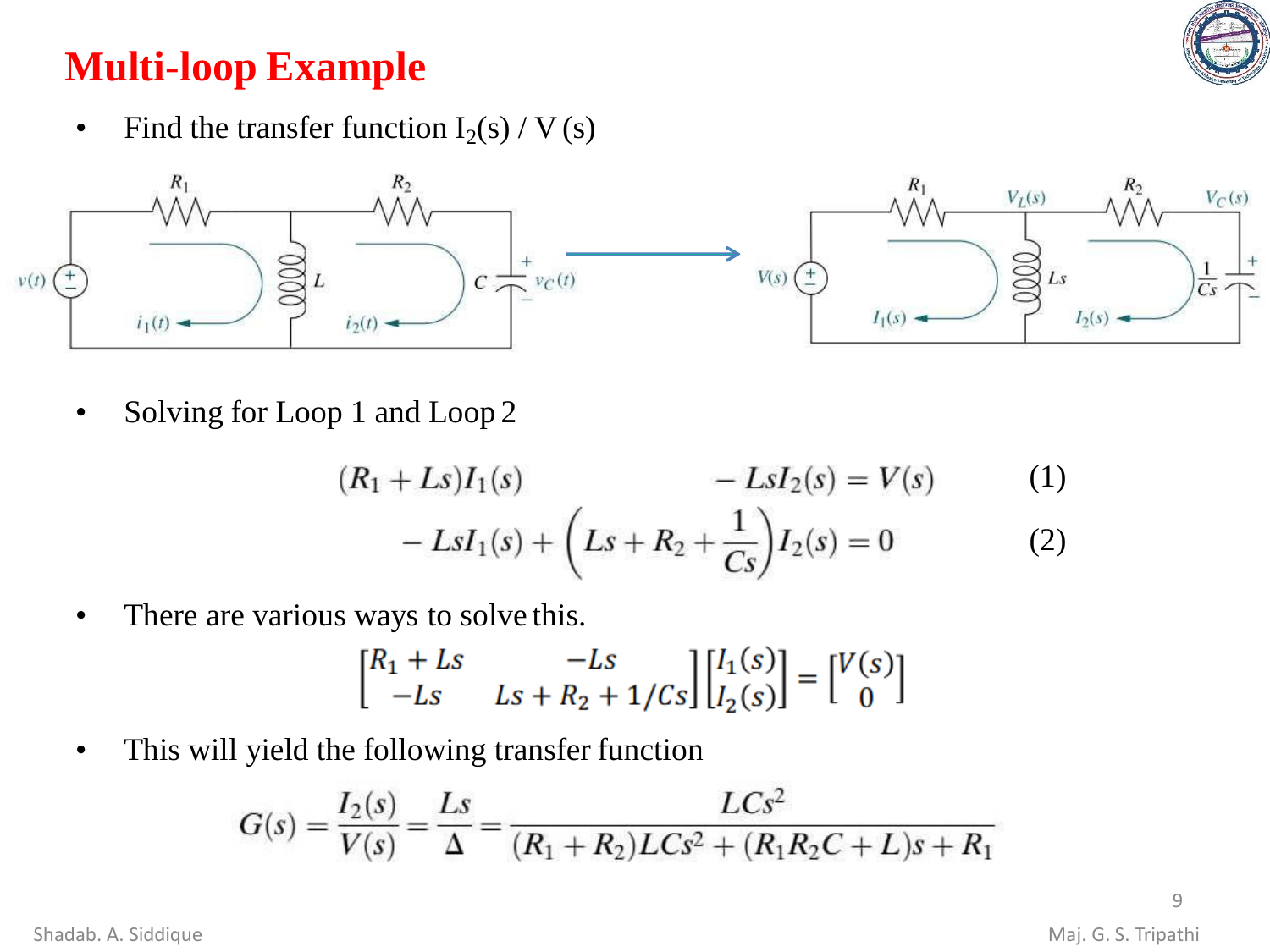

### **Summarizing the Method**

• Let us look at the pattern in the last example

$$
\begin{bmatrix}\n\text{Sum of} \\
\text{impedances} \\
\text{around Mesh 1}\n\end{bmatrix}\nI_1(s) - \begin{bmatrix}\n\text{Sum of} \\
\text{impedances} \\
\text{two meshes}\n\end{bmatrix}\nI_2(s) = \begin{bmatrix}\n\text{Sum of applied} \\
\text{voltages around} \\
\text{Mesh 1}\n\end{bmatrix}
$$
\n
$$
-\begin{bmatrix}\n\text{Sum of} \\
\text{impedances} \\
\text{common to the} \\
\text{common to the} \\
\text{common to the} \\
\text{two meshes}\n\end{bmatrix}\nI_1(s) + \begin{bmatrix}\n\text{Sum of} \\
\text{sum of} \\
\text{impedances} \\
\text{around Mesh 2}\n\end{bmatrix}\nI_2(s) = \begin{bmatrix}\n\text{Sum of applied} \\
\text{voltages around} \\
\text{Mesh 2}\n\end{bmatrix}
$$

- This form will help us write such equations rapidly
- Mechanical equations of motion (covered next) have the same form. So, this form is very useful!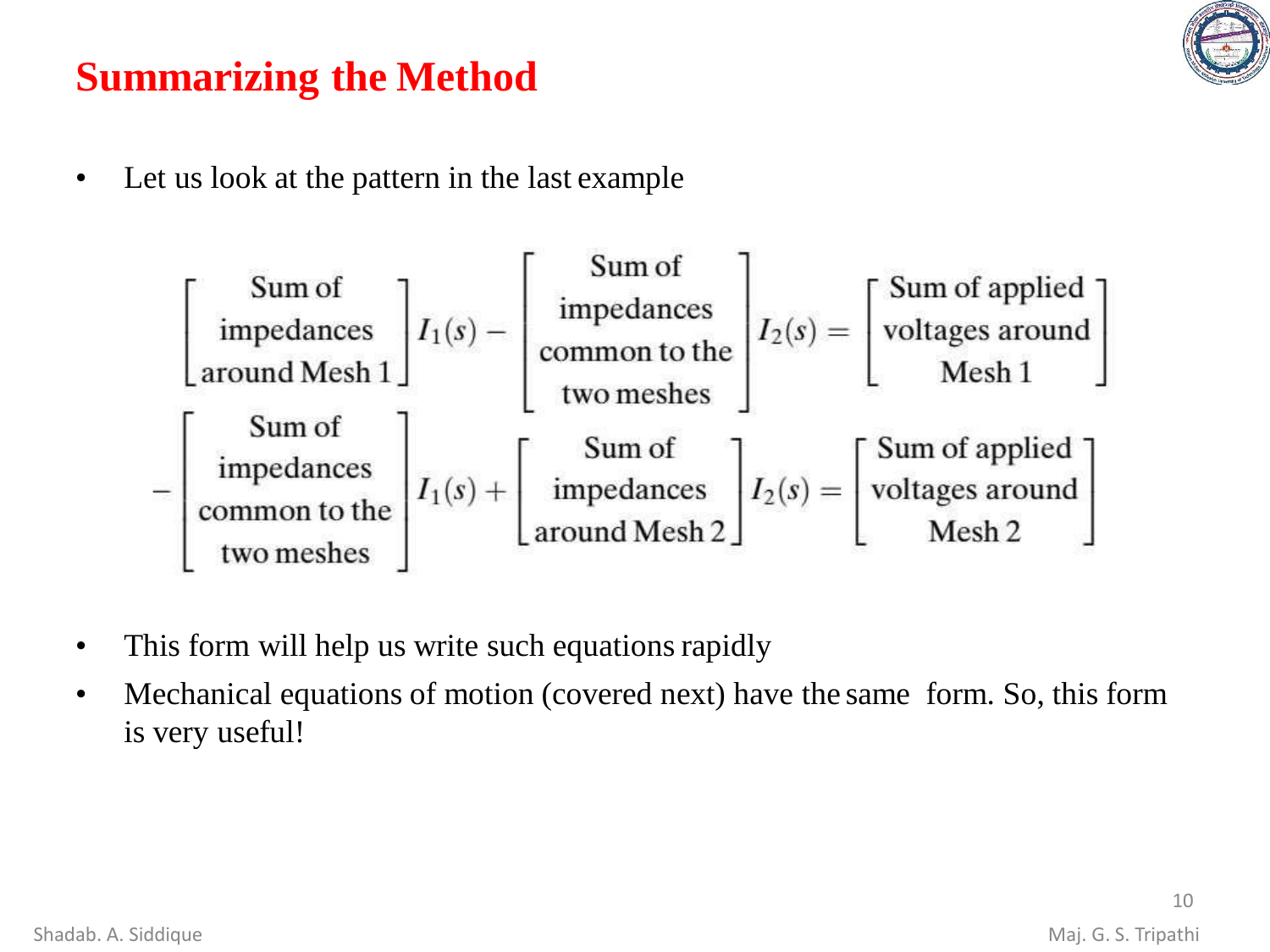# **Class Quiz**



Find the transfer function,  $G(s) = V_L(s)/V(s)$ , for the circuit given **PROBLEM:** 



 $V_L(s)/V(s) = (s^2 + 2s + 1)/(s^2 + 5s + 2)$ **ANSWER:**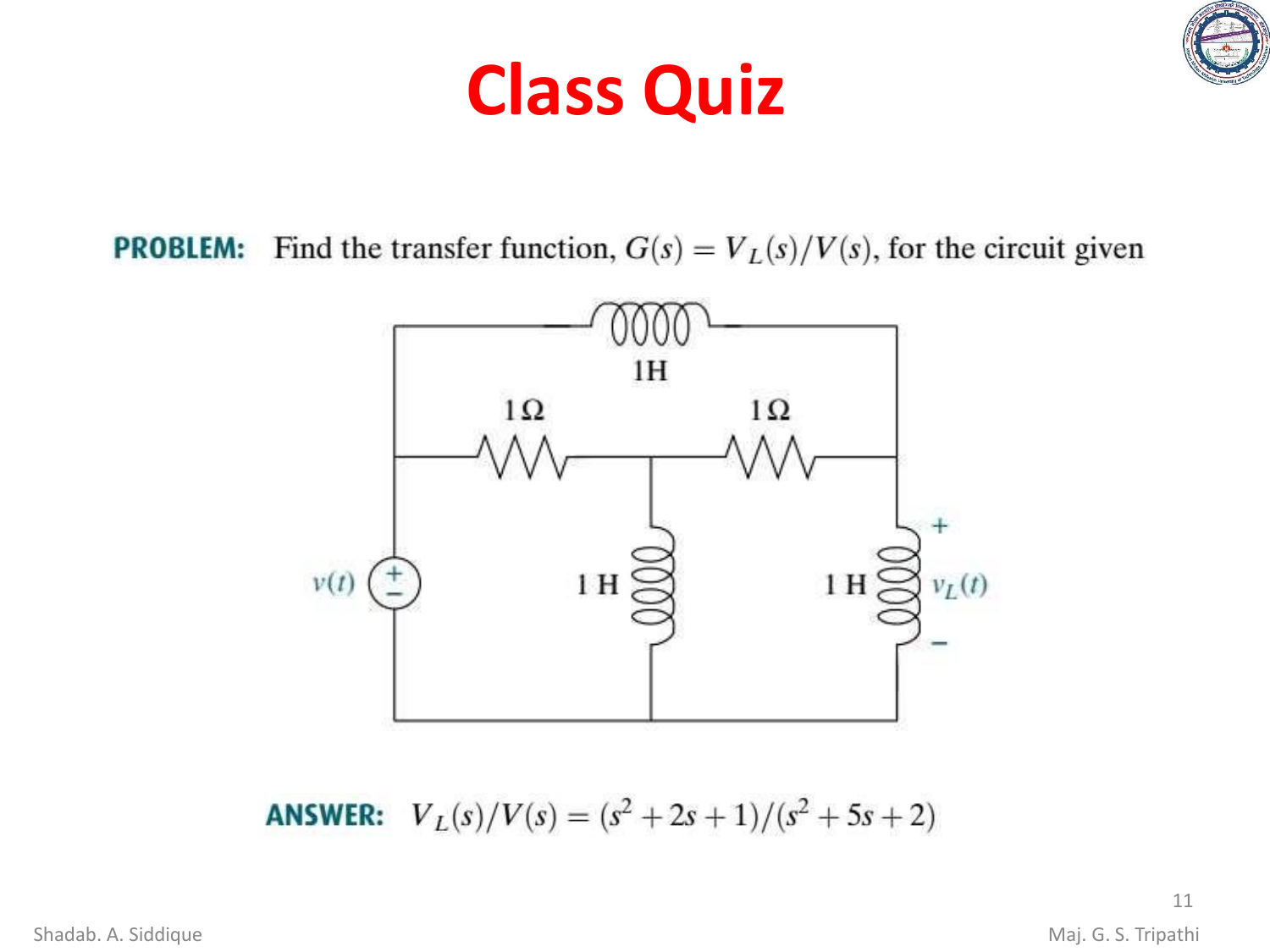

#### **Mechanical Systems (Translational)**

- Many concepts applied to electrical networks can also be applied to mechanical systems via analogies.
- This will also allow us to model hydraulic/pneumatic/thermal systems.

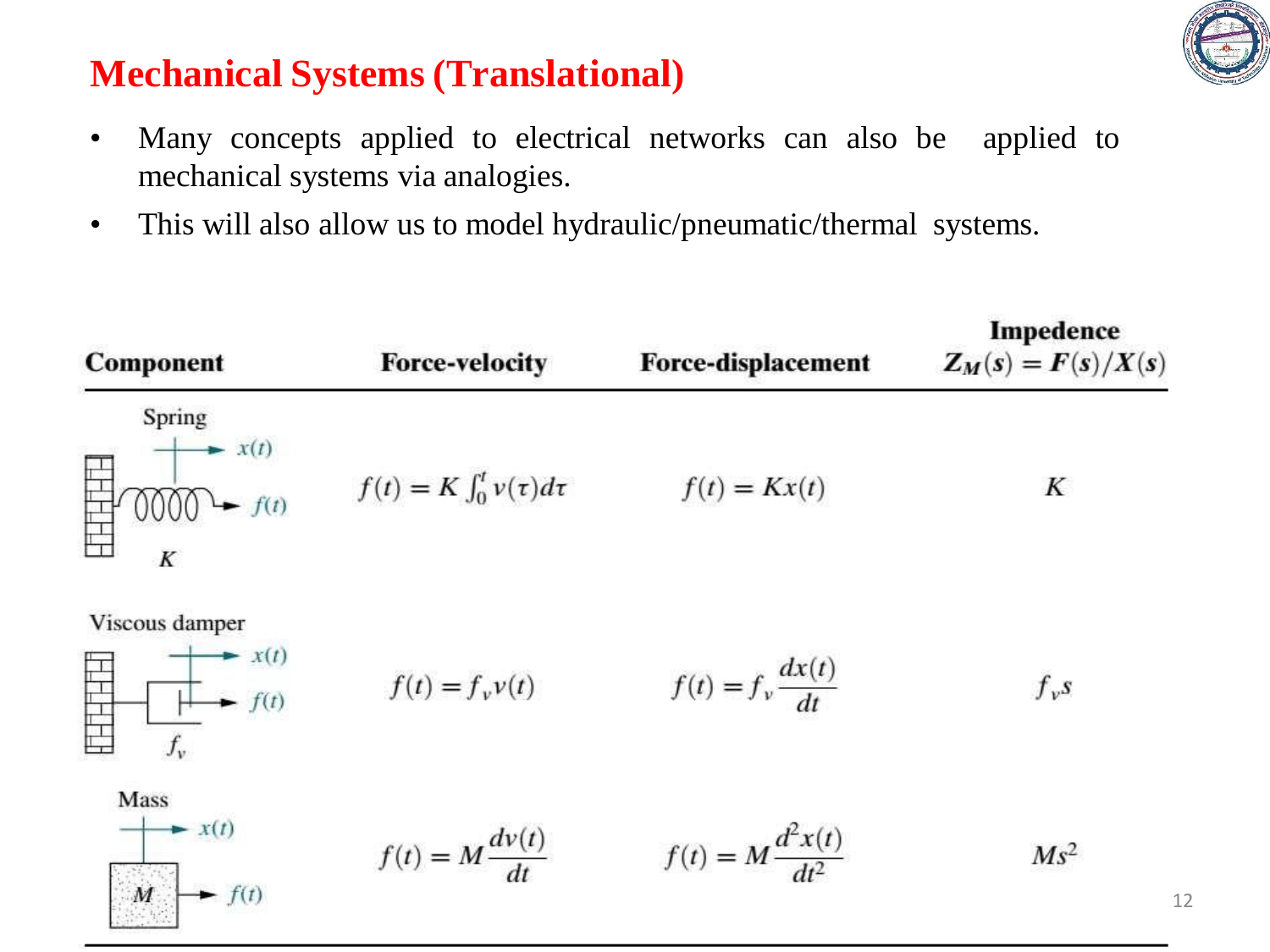

### **Electrical/Mechanical Analogies**

- Mechanical systems, like electrical networks, have 3 passive, linear components:
	- Two of them (spring and mass) are energy-storage elements; one of them, the viscous damper, dissipates energy.
	- The two energy-storage elements are analogous to the two electrical energy-storage elements, the inductor and capacitor. The energy dissipater is analogous to electrical resistance.
- Displacement 'x' is analogous to current I
- Force 'f' is analogous to voltage 'v'
- Impedance  $(Z=V/I)$  is therefore  $Z=$ F/X
- Since, [Sum of Impedances]  $I(s) =$  [Sum of applied voltages]
- Hence, [Sum of Impedances]  $X(s) =$  [Sum of applied forces]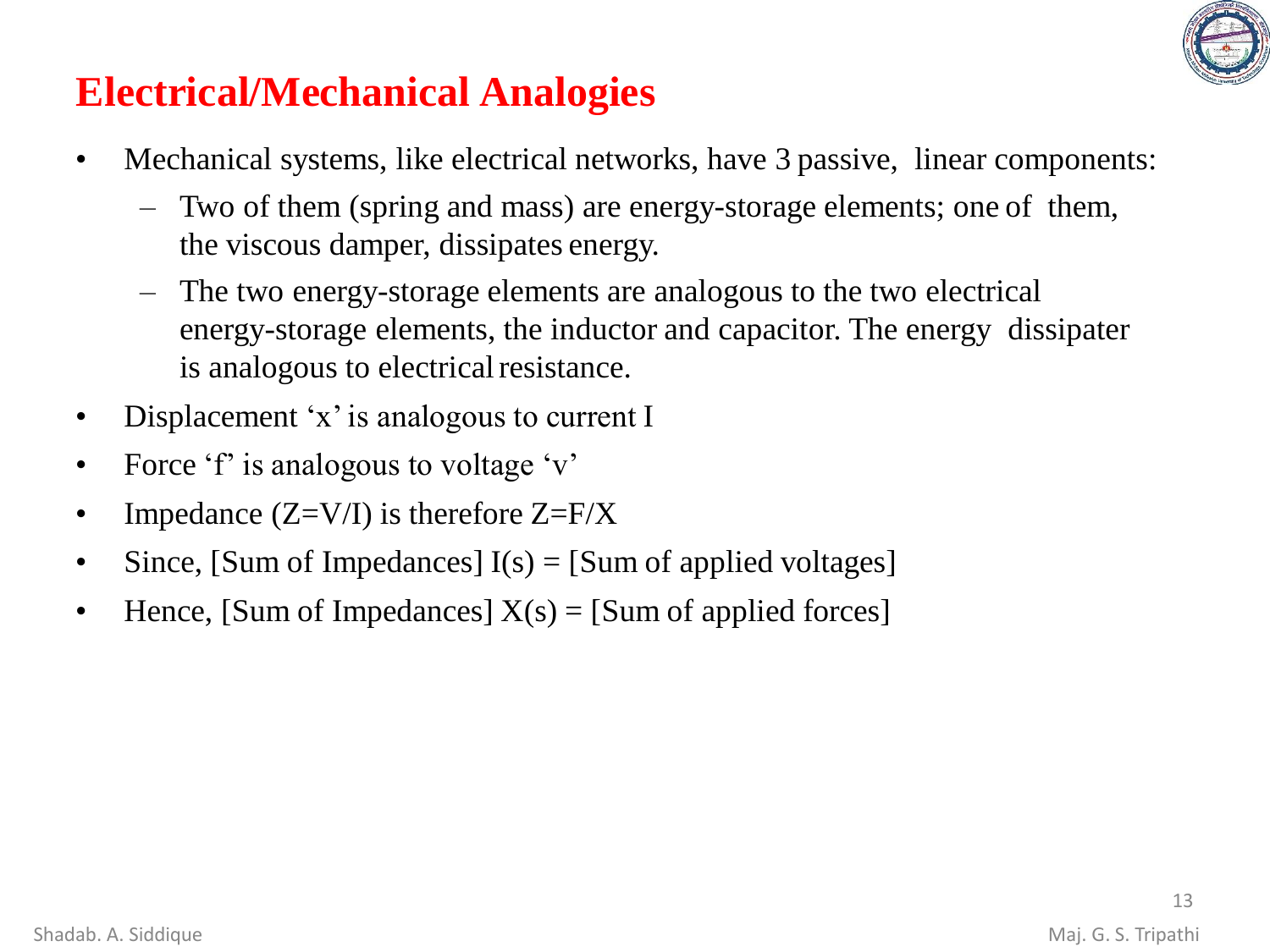

#### **Electric Mechanical Analogy**

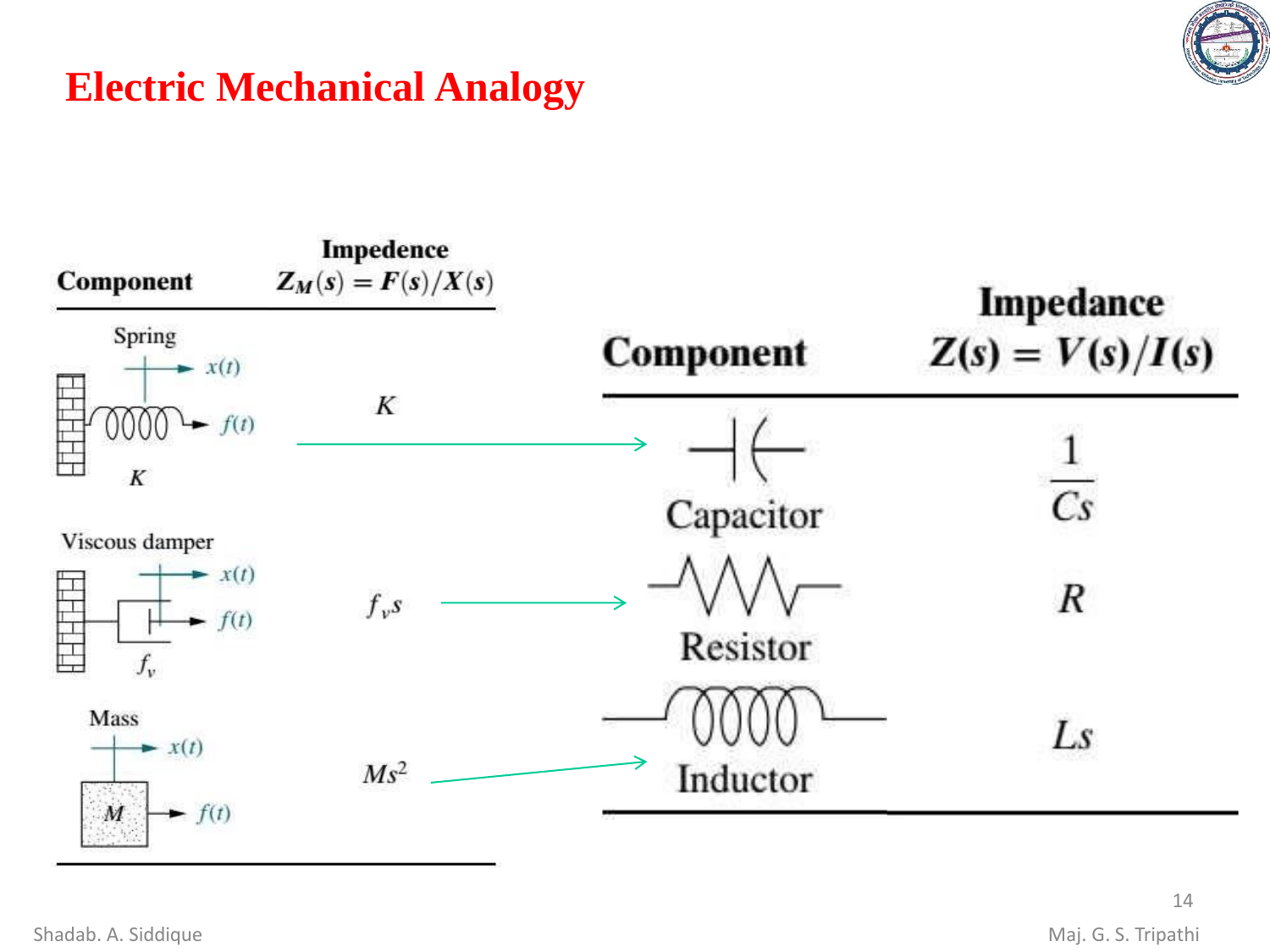### **Spring Mass Damper System**





$$
M\frac{d^2x(t)}{dt^2} + f_v \frac{dx(t)}{dt} + Kx(t) = f(t)
$$
 (Ms<sup>2</sup> + f<sub>v</sub>s + K)X(s) = F(s)  
Solving for the transfer function yields

Solving for the transfer function yields

$$
G(s) = \frac{X(s)}{F(s)} = \frac{1}{Ms^2 + f_v s + K}
$$

Shadab. A. Siddique Maj. G. S. Tripathi